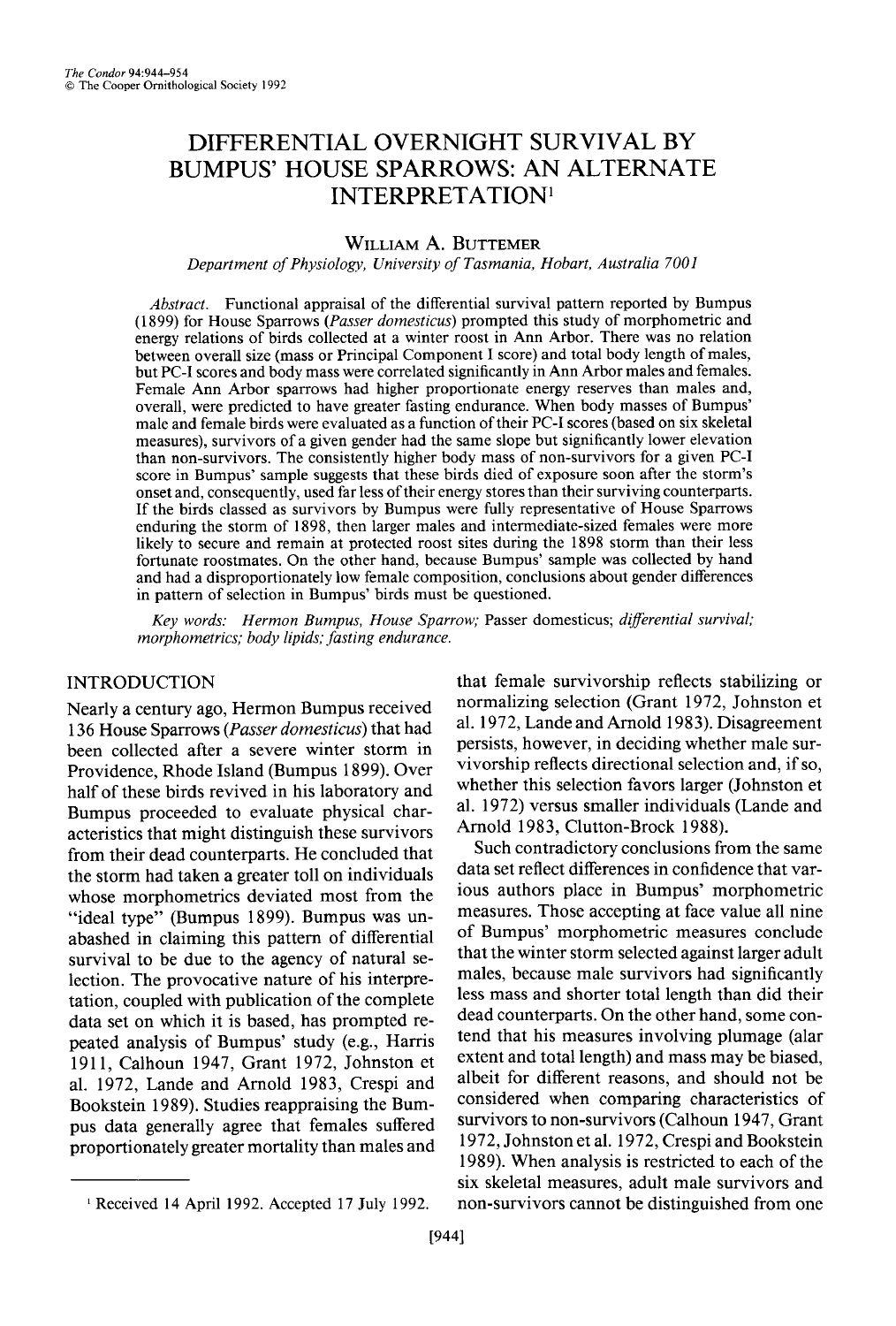**another and, accordingly, directional selection is not indicated (Grant 1972). On the other hand, if these six measures are used for a principal components analysis, the PC-I scores indicate surviving males were significantly larger overall than were non-survivors (Johnston et al. 1972). Thus, the varied interpretations concerning the type and presence of selection acting upon Bumpus' male sparrows depend directly on which of the nine morphometric measures are used for inferring size.** 

**Because Bumpus' collection of birds is lost, it is impossible to ascertain which of his reported measures portrays accurately the overall size of individual birds in his sample. Nevertheless, insight could be gained from evaluating freshlycaptured House Sparrows using similar morphometric appraisal. Furthermore, if this analysis were performed on birds captured soon after entering their winter roosts and included quantification of each bird's energy reserves (body fat and crop contents), then gender and size-ordered differences in foraging success might also be revealed. If, for example, the pattern of survivorship noted by Bumpus reflects differential feeding ability by wintering House Sparrows as**  suggested by Grant (1972), then one would ex**pect the energy stores of House Sparrows entering winter roosts to reflect these asymmetries. Consequently, if the analysis of Johnston et al. (1972) is correct, then I would expect the largest males and medium-sized females to have greater relative energy reserves than their roostmates. If this expected pattern is not shown by winter birds, then hypotheses other than differential foraging ability should be advanced and tested.** 

**I report here morphometric and energetic relations for House Sparrows taken from a common winter roost. Based on these relations, the pattern of survival shown by the Bumpus sparrows is reconsidered and a non-terminal method to evaluate morphometric and energetic relations in free-living birds is suggested.** 

## **MATERIALS AND METHODS**

**House Sparrows were observed roosting nightly within ivy covering a wall of a building on the University of Michigan campus at Ann Arbor, Michigan. The weather during these observations was typical for this time of year with daily temperatures below freezing and persistent snowcover on the ground. On 12 February, a 4 by 15 m mist net was placed alongside the roost,** 

**which was rushed simultaneously from both ends. The roost was charged once again and resulted in capture of 43 birds between 20:00 and 20: 10 EST. Within 30 min of capture, the birds were killed by cervical dislocation, weighed to the nearest 0.01 g, placed in plastic bags, and frozen. After thawing, the following skeletal components were measured to the nearest 0.1 mm using dial calipers: skull, keel, humerus, femur, tibiotarsus, and tarsometatarsus lengths, and skull width. In addition, total length, from tip of bill to tip of longest rectrix, and wing chord were measured to the nearest 0.5 mm using a ruler. These morphological characters, with the exception of wing chord and tarsometatarsus lengths, correspond to those measured by Bumpus and were taken according to descriptions given by Bumpus (1899) and Johnston and Selander (197 1).** 

**After removing crop and stomach contents, carcasses were freeze-dried to determine their water-free masses. The neutral lipid content of each bird was determined using methods described by Carey et al. (1978). For estimating energy reserves, I assume that these lipids have**  an energy content of 39.3 kJ  $g^{-1}$  (Schmidt-Niel**sen 1990) and that all but 0.1 g of these reserves are available for thermogenic needs (Newton 1969). Seeds removed from the crop and proventriculus were also freeze-dried and were assumed to have a metabolizable energy equivalent**  to 16.1 kJ g<sup>-1</sup> dry mass (Kendeigh and West 1965, **Brooks 1968). The seed-energy content for each bird was summed with that of its lipid reserves to determine the amount of energy stores that a bird had for fueling its metabolic needs while roosting. This raises an important consideration; the amount of stored energy a bird brings to roost has far less functional significance than the amount of energy storage it has relative to the amount of energy it must expend. If, for example, two birds entered roosts with the same amount of stored energy but the first bird had a much higher rate ofenergy expenditure, the second bird would be able to fast far longer than the first one and, thus, would have a higher probability of surviving brief periods of feeding restriction imposed by ice storms and blizzards. An improved understanding of the significance of variations in avian energy stores, consequently, would result from an evaluation of how such variations affect fasting endurance.** 

**Before fasting endurance can be evaluated, however, a reasonable estimate of energy expen-**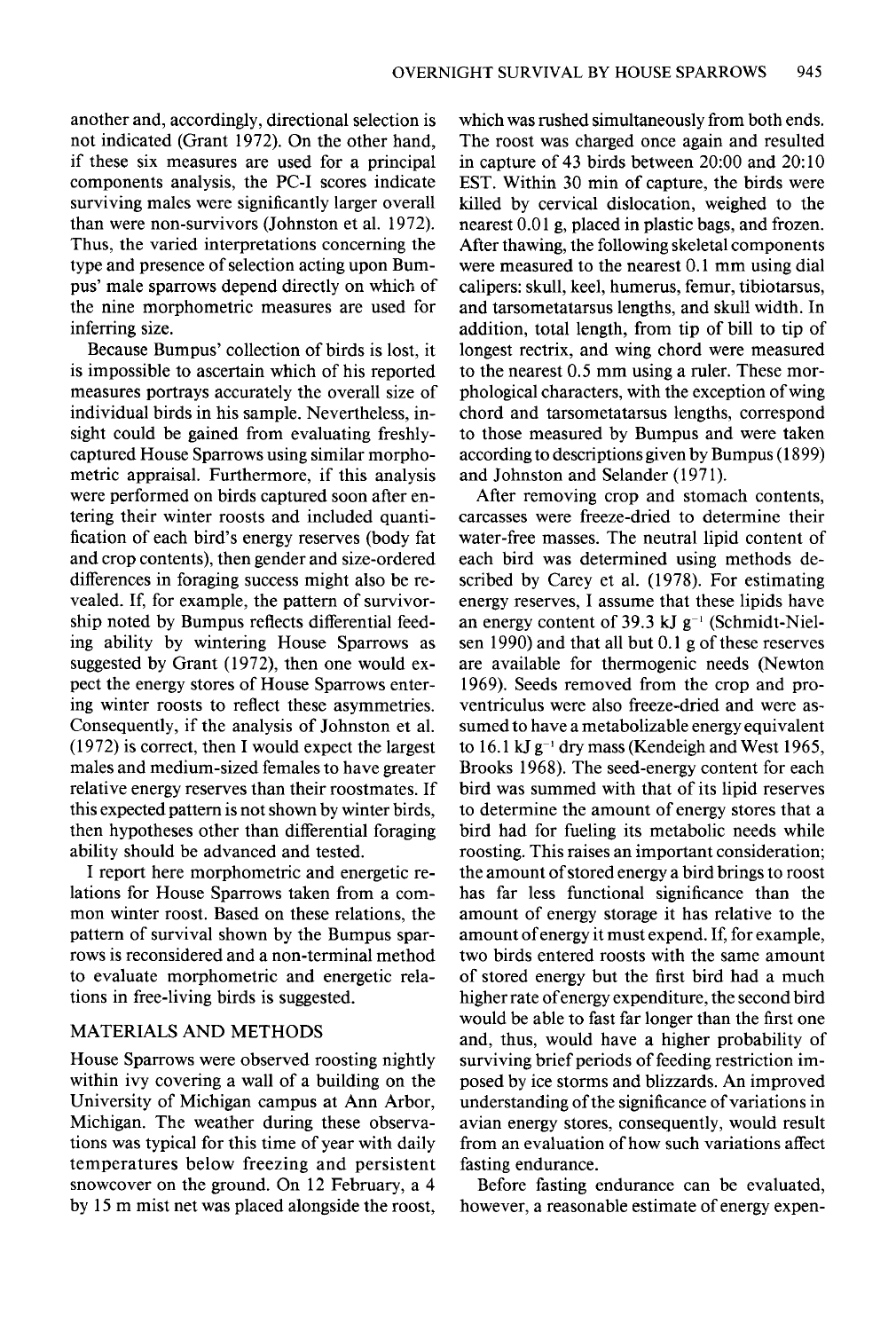| Variable                | Male values      | Female values    | $t$ value <sup>2</sup> |
|-------------------------|------------------|------------------|------------------------|
| Total length            | $158.6 \pm 3.6$  | $156.3 \pm 3.4$  | $2.19*$                |
| Skull length            | $31.87 \pm 0.57$ | $31.69 \pm 0.62$ | 1.01                   |
| Skull width             | $15.65 \pm 0.28$ | $15.34 \pm 0.43$ | $2.78**$               |
| Tarsometatarsus length  | $19.63 \pm 0.65$ | $19.60 \pm 0.89$ | $-1.37$                |
| Tibiotarsus length      | $28.97 \pm 0.76$ | $28.37 \pm 1.03$ | $2.17*$                |
| Femur length            | $17.71 \pm 0.47$ | $17.37 \pm 0.65$ | 1.96                   |
| Wing length             | $77.21 \pm 1.59$ | $73.79 \pm 1.75$ | $6.71***$              |
| Humerus length          | $18.91 \pm 0.49$ | $18.39 \pm 0.59$ | $3.16***$              |
| Keel length             | $21.87 \pm 0.75$ | $20.63 \pm 1.03$ | $4.31***$              |
| Fresh body mass (g)     | $29.41 \pm 0.86$ | $28.49 \pm 1.72$ | $2.19*$                |
| Lipid content as %      |                  |                  |                        |
| fresh body mass         | $7.41 \pm 0.66$  | $8.17 \pm 1.33$  | $2.35*$                |
| Crop and proventriculus |                  |                  |                        |
| content (g dry mass)    | $0.26 \pm 0.14$  | $0.26 \pm 0.23$  | $-0.04$                |

| TABLE 1. Morphometric measurements, fat, and seed content of Ann Arbor House Sparrows. |  |
|----------------------------------------------------------------------------------------|--|
|----------------------------------------------------------------------------------------|--|

 $\pm$  All values are means  $\pm$  1 standard deviation and were measured from 22 male and 21 female sparrows collected at the same winter roost. All length and width values are in mm.<br>• Based on a two-tailed Student's t test with 41 degrees of freedom; P values less than 0.05 designated by \*, those less than 0.01 by \*\*, and those<br>less than 0.001 by \*\*\*.

**diture must be made. As in other endotherms, avian metabolic rates are very labile, even for animals at rest, and can vary as functions of temperature, time of day, and characteristics of a given population, among other factors (Hudson and Kimzey 1966). To simplify the comparison, I assume roost temperature remains at 0°C and use nocturnal metabolic rates measured by Hudson and Kimzey (1966) for House Sparrows from Ann Arbor to estimate roosting costs. Because metabolic rate also varies as a function of body mass, estimates of roosting energy expenditure were adjusted for differences in mass through,** 

Fasting Energy Expenditure  
= 
$$
([m_1/25.8 \text{ g}]^{0.72})3.5 \text{ kJ} \text{ h}^{-1}
$$
 (1)

**where, m, is the seed- and fat-free lean body mass ofbirds of the present study, 25.8 g is the average body mass of the Ann Arbor birds studied by**  Hudson and Kimzey (1966),  $3.5$  kJ h<sup>-1</sup> is the **average rate of nocturnal energy expenditure of the latter birds at O"C, and 0.72 is the mass exponent of avian metabolism as a function of body mass (Lasiewski and Dawson 1967).** 

**The morphological data permitted mass-independent evaluation of overall size of each bird by subjecting these data to Principal Components Analysis (PCA). This technique transforms measures of many variables for a given individual into a few unmeasured factor scores. When morphological data are subjected to PCA, the first factor extracted (PC-I) is generally believed to best represent overall body size (Robins and**  Schnell 1971, Johnston et al. 1972, Bookstein

**1989). Principal components analyses reported below are based on Pearson correlation matrices of six morphological variables; skull, keel, humerus, femur, and tibiotarsus lengths, and skull width. Correlation rather than covariance matrices were chosen for PCA because the former procedure weights all morphometric variables equally whereas covariance-based PCA is strongly weighted by variables with the most variance and, thus, gives disproportionate emphasis to long bone measurements (Freeman and Jackson 1990). Although logarithmic transformation of variables used for covariance-based PCA is presumed to equalize intertrait variance, this occurs only when all variances scale proportionally to the square of the trait means (Bryant 1986).** 

**Unless stated otherwise, values are presented as means and standard deviations.** 

### **RESULTS AND DISCUSSION**

#### **MORPHOMETRIC COMPARISON OF ANN ARBOR HOUSE SPARROWS**

**Following their introduction to North America in the 19th century, House Sparrows have undergone rapid morphological change (Calhoun 1947), resulting in larger overall size, particularly in the more seasonal regions of the continent (Johnston and Selander 197 1, Fleischer and Johnston 1984, Murphy 1985). Comparison of individual House Sparrows from a given region, however, reveals significant secondary sexual dimorphism with males having markedly larger pectoral and wing elements than females (John-**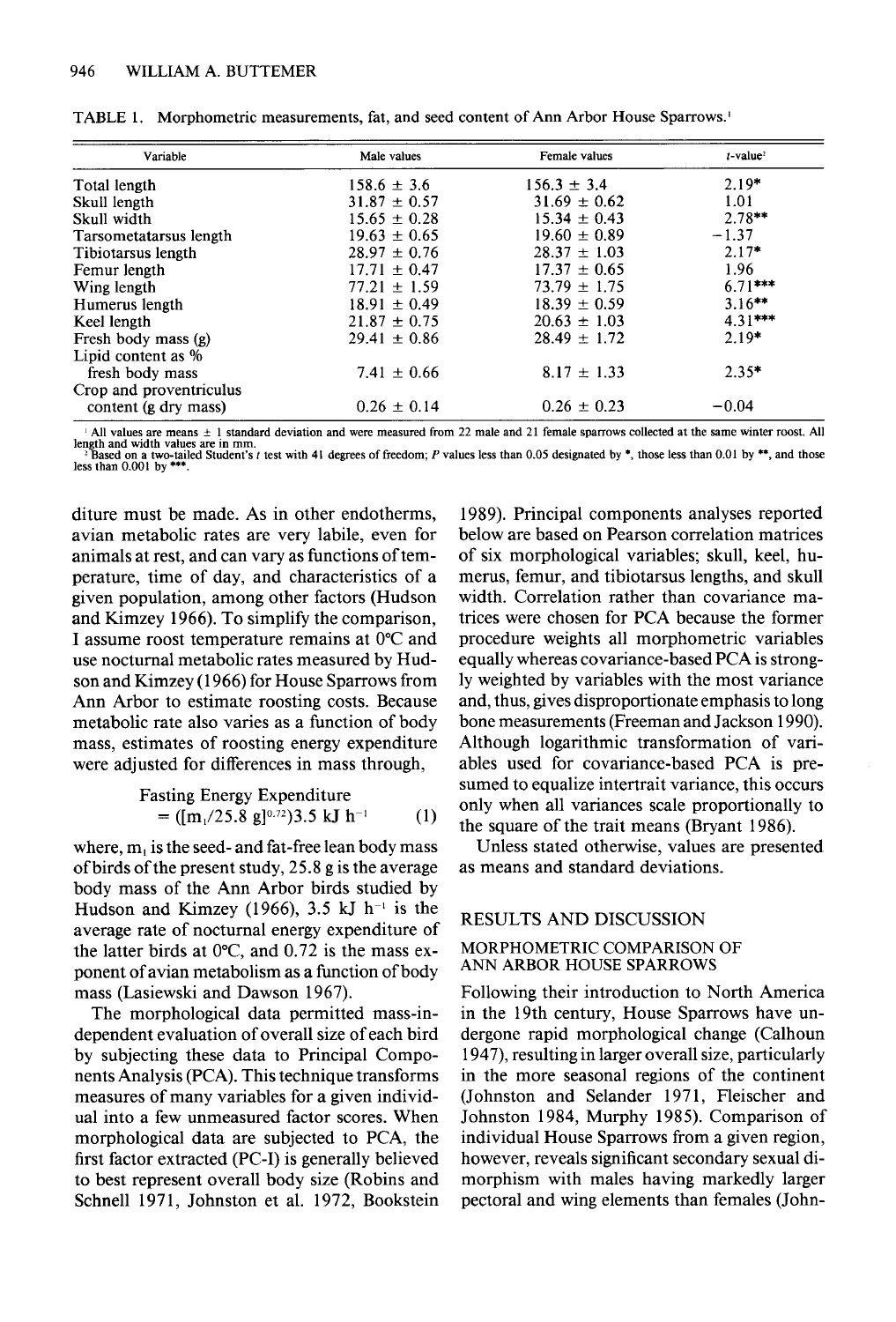| TABLE 2. First principal component factor score        |
|--------------------------------------------------------|
| loadings for male and female Ann Arbor House Spar-     |
| rows. All values were extracted from a Pearson cor-    |
| relation matrix of six bony measurements. <sup>1</sup> |

| Variable     | Male sparrows | Female sparrows |
|--------------|---------------|-----------------|
| Skull length | 0.17          | 0.78            |
| Skull width  | 0.51          | 0.83            |
| Humerus      | 0.95          | 0.89            |
| Femur        | 0.87          | 0.89            |
| Tibiotarsus  | 0.83          | 0.94            |
| Keel         | 0.67          | 0.37            |

**' Sample size is 21 female and 22 male sparrows.** 

**ston and Selander 197 1). With the exceptions of tibiotarsus length and body mass, all other body measurements ofthe Ann Arbor Sparrows (Table 1) share the pattern of sexual dimorphism noted by Johnston et al. (1972) for Bumpus' (1899) combined sample.** 

**From PC analysis of the Ann Arbor males, all skeletal measures except skull length loaded significantly** ( $P < 0.02$  for skull width;  $P < .001$ **for others) and positively on the first component, which accounted for 5 1% of the variation (Table 2). The second component explained 20% of the variation for male sparrows and had significant and negative loadings from skull length and width. For females, PC-I accounted for 65% of the ob**served variation and had significant  $(P < 0.001)$ **and positive loadings from all measures except keel length (Table 2). The latter variable was the only character in females to load significantly and positively on the second component which accounted for 18% of the variation.** 

**In view of the general consensus that the PC-I score from a PC analysis is a valid descriptor of overall size, it is worthwhile to see how this variable and single morphometrics correlate with body mass, another measure of overall size. For males, fresh body mass (body mass at time of capture less crop and stomach contents) correlated best with PC-I score followed closely by humerus and keel lengths (Table 3). Similar correlative patterns were seen for male lean body masses but the correlation coefficients were generally higher than those for fresh body masses. Body masses of female sparrows were also most highly correlated with PC-I scores followed by humerus and tibiotarsus lengths (Table 3). There was little difference between female lean and fresh body masses in the order or extent of their correlation to the morphometric variables.** 

| mass) and selected morphometric<br>Variable                                                                                                                                                                                         | Wing<br>chord                            | measurements for winter-captured male and female Ann Arbor House Sparrows.<br>Bogh<br>Length | Skull<br>Iength     | Skull<br>width         | Tarso-<br>metatarsus   | Tibio-<br>tarsus              | Humerus                | Femur                  | Keel                   | E<br>Sgr  |
|-------------------------------------------------------------------------------------------------------------------------------------------------------------------------------------------------------------------------------------|------------------------------------------|----------------------------------------------------------------------------------------------|---------------------|------------------------|------------------------|-------------------------------|------------------------|------------------------|------------------------|-----------|
| Fresh body mass (males)<br>Lean body mass (males)                                                                                                                                                                                   | $\begin{array}{c} 24 \\ 0.9 \end{array}$ | ess<br>000                                                                                   | 88<br>0.02          | 0.25<br>0.25           | 88<br>0.0              | $0.46$ <sup>*</sup><br>0.53** | $0.61***$<br>$0.70***$ | $0.54***$<br>$0.61***$ | $0.59***$<br>$0.56***$ | $0.63***$ |
| Fresh body mass (females)<br>ean body mass (females)                                                                                                                                                                                | 0.20<br>0.20                             | $0.65***$                                                                                    | $0.56**$<br>$0.52*$ | $0.70***$<br>$0.68***$ | $0.76***$<br>$0.75***$ | $0.80***$<br>$0.78***$        | $0.80***$<br>$0.81**$  | $0.78$ **<br>$0.77***$ | 0.33<br>0.25           | $0.85**$  |
| Correlation coefficients derive from measurement of 22 male and 21 female House Sparrows collected at the same winter roost. Significance is signified by * for $P < 0.05$ and ** for $P < 0.01$ .<br>PC-I scores were calculated s |                                          |                                                                                              |                     |                        |                        |                               |                        |                        |                        |           |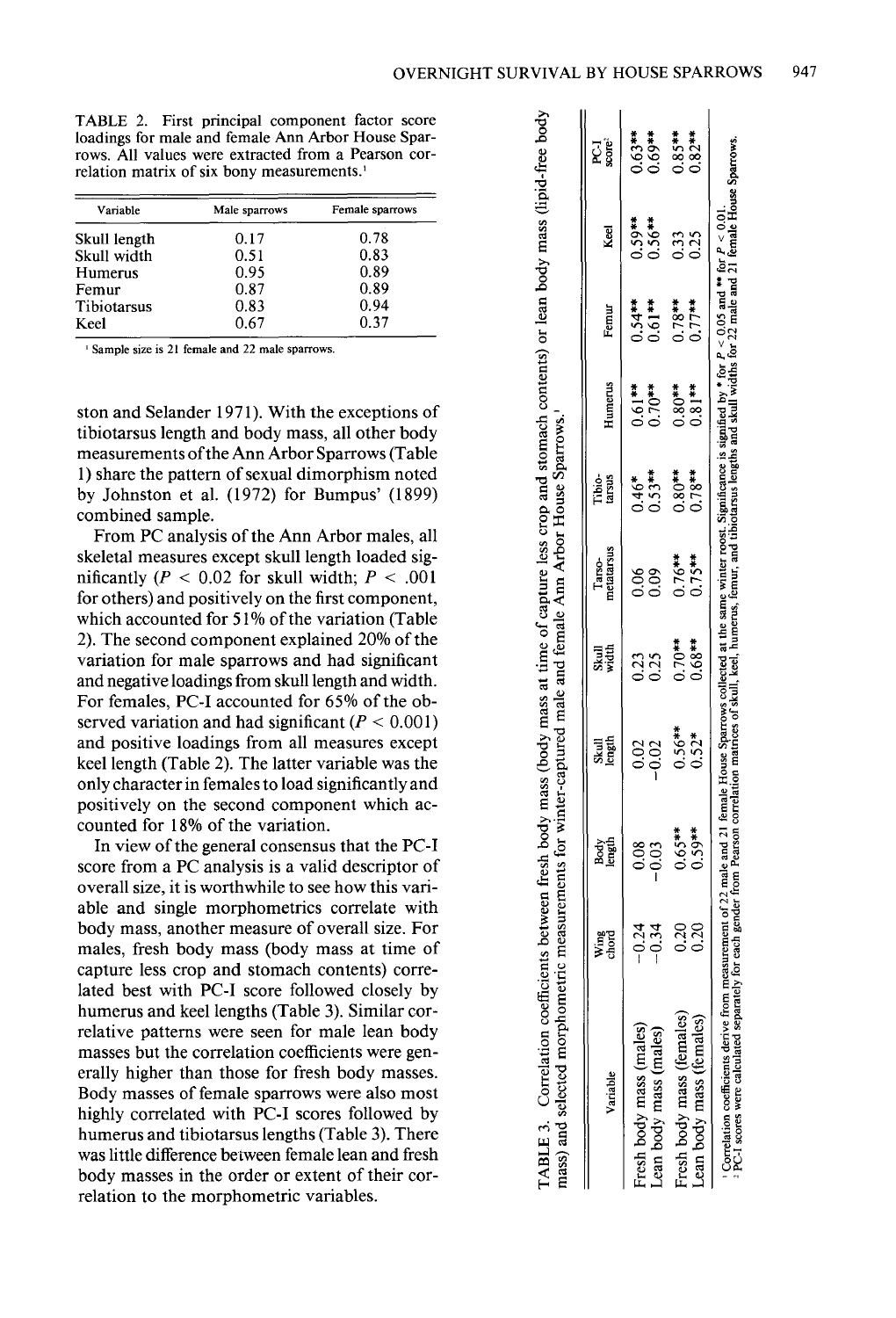

# **Ann Arbor House Sparrows**

**FIGURE 1. Amount of extractable neutral lipids in female (open circles) and male (filled circles) House Sparrows of the Ann Arbor sample as a function of their principal component I score which is based on six**  $\frac{1}{x}$ **skeletal measures.** 

**The two measures that included plumage, wing chord and body length were very poor descriptors of body mass in males, showing one of the lowest correlation coefficients of any morphometric measured (Table 3). For females, body length correlated significantly with body mass (P < 0.0 1 for both fresh and lean body masses) but**  wing chord did not  $(P > 0.3)$ . Comparison of **PC-I scores to wing chord and total body lengths revealed no significant correlations for males (r**   $= -0.02$  and 0.06, respectively) or for females  $(r = -0.01$  and 0.41, respectively).

#### **ENERGY STORAGE RELATIONS OF ANN ARBOR SPARROWS**

**On arriving at winter roosts, birds typically begin overnight fasts with their crops and stomachs replete with food and with body lipids at their highest daily level. Because the Ann Arbor sparrows were captured at least 3 hr after they last fed, their seed content was very small and av**eraged  $0.26 \pm 0.19$  g dry mass for both genders **(Table 1). Consequently, variation in body fat, not seed content, was mainly responsible for interindividual variation in amount of energy storage.** 

**In the 21 females sampled, extractable lipids**  averaged 2.31 g  $(\pm 0.45; \text{range} = 1.75 \text{ to } 3.66 \text{ g})$ **and, for the 22 males, this value averaged 2.16 g (kO.22; range = 1.66 to 2.56 g). Body lipids**  **correlated directly with total body and keel lengths**  in females ( $P = 0.03$ ;  $r = 0.478$  and  $P = 0.05$ ; r **= 0.433, respectively) and, although not signif**icant, the same trend was shown by males ( $P =$ 0.08;  $r = 0.381$  and  $P = 0.11$ ;  $r = 0.332$ , re**spectively). From the multivariate analyses, PC-I scores correlated directly with lipid content in females (P = 0.04; r = 0.447) but showed no significant relation with male lipid values (P >**  0.50;  $r = 0.035$ ; Fig. 1).

**Comparison of average values, however, obscures any size-ordered differences in fat content that might be present for each gender. From studies of overwinter survival in House Sparrows, Fleischer and Johnston (1984) found evidence of directional selection against large females. One explanation they offered for large females being disfavored was that these birds would suffer greater restriction on feeding because they are more likely to have agonistic interactions with aggressive male birds than their smaller counterparts. If such tendencies held for the Ann Arbor winter sparrows, then the largest females should have arrived at the roost with significantly less fuel. Contrary to this expectation, the larger Ann Arbor females showed no evidence of being energetically compromised. In fact, the three highest levels of fat noted in the entire Ann Arbor sample belonged to three females having ranks of 1, 2, and 4 in the female PC-I scores.**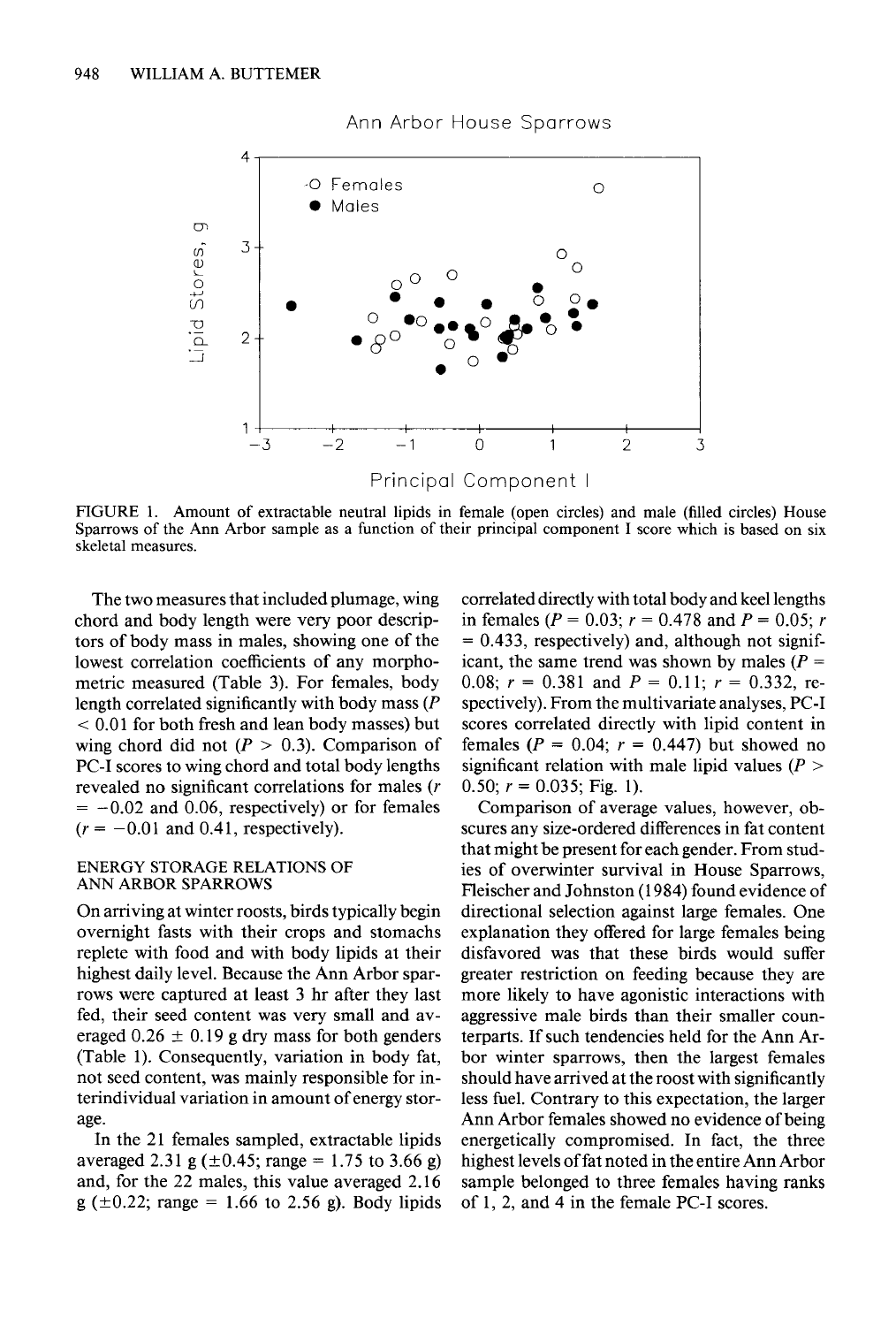

**FIGURE 2. Frequency distribution of estimated fasting endurance for 22 male (filled bars) and 21 female (open bars) House Sparrows collected from the same winter roost in Ann Arbor.** 

**Such gender differences in relations between PC-I score and fat content are at variance with assumptions that females in general, and large females in particular, are food-limited by male conspecifics. Such conclusions are premature, however, until differences in how this energy is allocated during roosting are also considered. That is, the amount of energy stores measured for each bird must be evaluated in relation to their expected rate of energy expenditure (Eq. 1). From these estimates of fasting endurance, not only are females well-prepared to endure overnight fasting, nearly half of them would outlast their male roostmates (Fig. 2). This suggests that female sparrows from the Ann Arbor sample are not being denied access to food by males.** 

#### **BUMPUS' SPARROWS REVISITED**

**Gaining insight into factors underlying the pattern of survival noted by Bumpus (1899) from a small population of birds nearly a century and 1,000 km removed may be a dubious proposition. Nevertheless, some useful considerations derive from this effort. First, if we make the assumption that the energy relations of the Ann Arbor winter sample, which was captured at a time of complete snow cover, are shared by the Bumpus sparrows, then factors other than food acquisition must be considered as bases for the pattern of differential survival of the 1898 winter storm. One likely possibility is that variation in**  **the extent of thermal stress underlies the pattern of survivorship seen in the Bumpus sample.** 

**For small birds, roost-site quality importantly affects their rate of nocturnal metabolism. Because of their small diameter, these animals are very susceptible to convective heat loss (Buttemer 1985, Walsberg 1986). Roost sites that are protected from wind, consequently, are very important in permitting these birds to husband their energy reserves through the protracted winter night. Therefore, the pattern of selection operating on the Bumpus sample might reflect differences in the extent to which survivors were protected from the storm which preceded their capture. Unfortunately, Bumpus (1899) does not provide sufficient detail about the storm or the conditions under which the birds were captured to evaluate whether survivorship was influenced more by overnight protection from the storm or by ability to find food following its passage.** 

**I was unable to find much information concerning weather in Providence, Rhode Island at the time Bumpus received his sparrows, but, in nearby Boston, Massachusetts a winter blizzard arrived at 01:OO hr on 1 February 1898 and dropped over 30 cm ofsnow by 05:OO (New York Times; 2 February 1898). This snow was very wet and, coupled with a wind speed of 80 km/ hr, prostrated all telephone and telegraph lines out of Boston and Providence. Such a storm would have damaged many trees and, thus, prob-**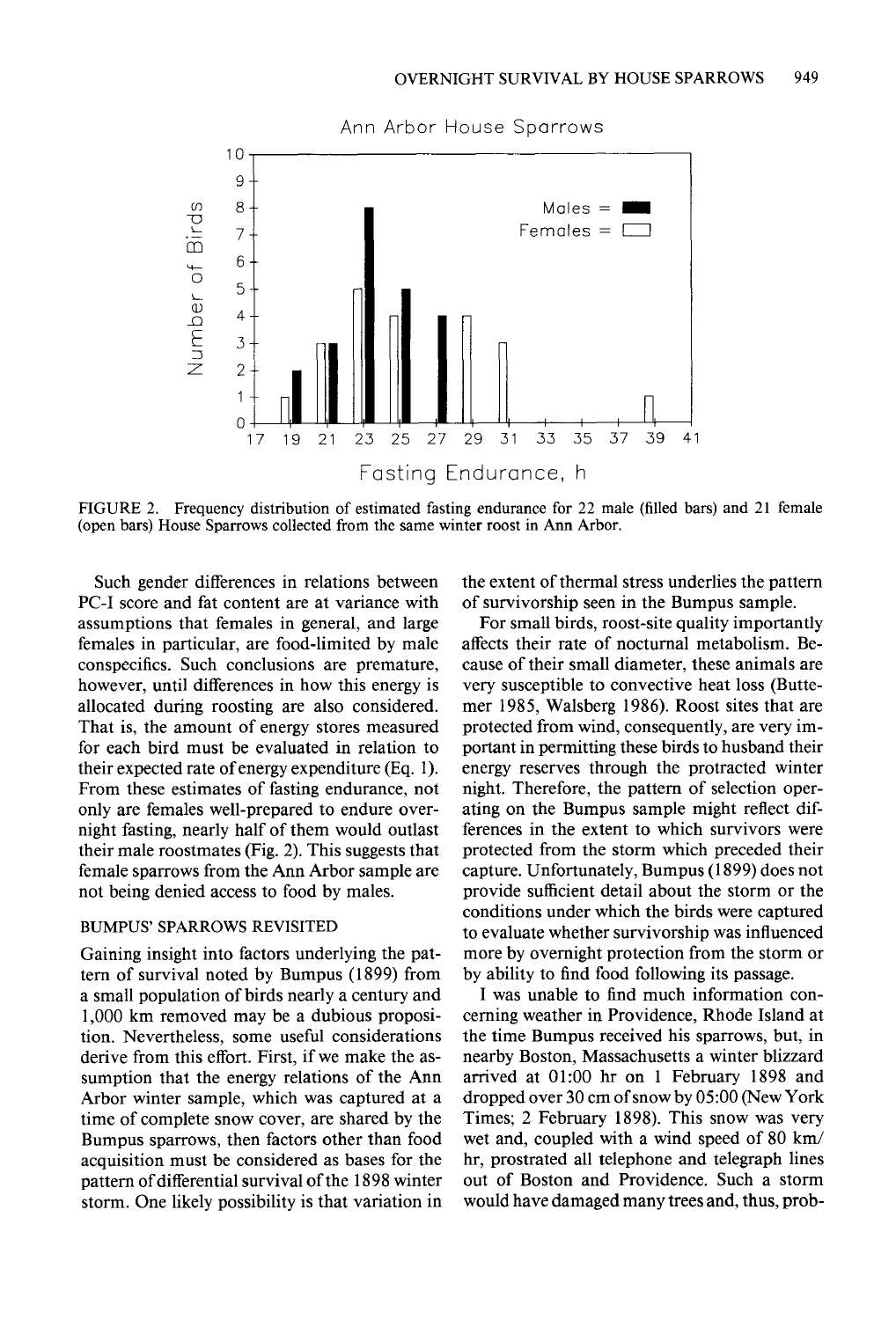

## **Bumpus House Sparrows - Females**

**FIGURE 3. Relation between body mass and principal component I score based on six skeletal measures for individual female House Sparrows of the Bumpus sample which survived (open circles) or did not survive (closed circles) a severe winter storm. The upper and lower least-squares regression lines are for non-survivors and survivors, respectively.** 

**ably dislodged birds from their roosts. Birds not finding shelter following such a disturbance would have been subjected to severe windchill and likely would have become hypothermic and eventually died. Extending this scenario to the Bumpus sparrow sample, if birds classed as nonsurvivors are largely those that died from exposure following roost dislodgement, one would expect their body masses to be higher than those of their surviving counterparts after differences in size are accounted for. This follows from the pattern of daily mass variation seen in most birds where body mass peaks before roost entry and reaches its daily nadir just before morning feeding (Evans 1969).** 

**Comparison of body masses of the Bumpus sample as a function of PC-I scores from his six skeletal measurements supports this suggestion (Figs. 3, 4). In both male and female samples, the slope of the least-squares regression best describing body mass as a function of PC-I scores for survivors did not differ significantly from that describing the same relation for non-survivors**  (using ANOVA, for females:  $P = 0.5$ ;  $F = 0.047$ ; and for males,  $P = 0.5$ ;  $F = 0.054$ ). Importantly, **the elevation of the regression for surviving males is significantly lower than that of dead counter**parts ( $P < 0.001$ ;  $F = 21.62$ ; Fig. 4) and, simi**larly, that of surviving females is significantly**  lower than that of non-surviving females  $(P \leq$ 0.02;  $F = 7.43$ ; Fig. 3). Interestingly, the eleva**tions differ to a similar extent in both genders, having a 0.9 g separation between the female regressions and a 1.2 g separation for males. This supports the notion that non-survivors died at a similar time following the storm's arrival and did so before they depleted their energy reserves. Although surviving birds could resume feeding at daylight, the extent of snowfall and the tremendous snowdrifts noted for this storm (New York Times; 2 February 1898) would have made foraging very difficult for these ground-feeding birds. Indirect evidence for this comes from the fact that all sparrows in the Bumpus sample were collected by hand, hence birds classed as survivors by Bumpus were too weak to fly.** 

#### **DIRECTIONAL SELECTION IN BUMPUS' MALE SPARROWS**

**Those analyzing Bumpus' data agree that surviving birds were lighter in mass and surviving males were shorter in length than their non-surviving counterparts (Grant 1972, Johnston et al. 1972, Lande and Arnold 198 1, Crespi and Bookstein 1989). This implies that survivors were smaller than non-survivors which is contrary to what is expected from empirical (Kendeigb 1945)**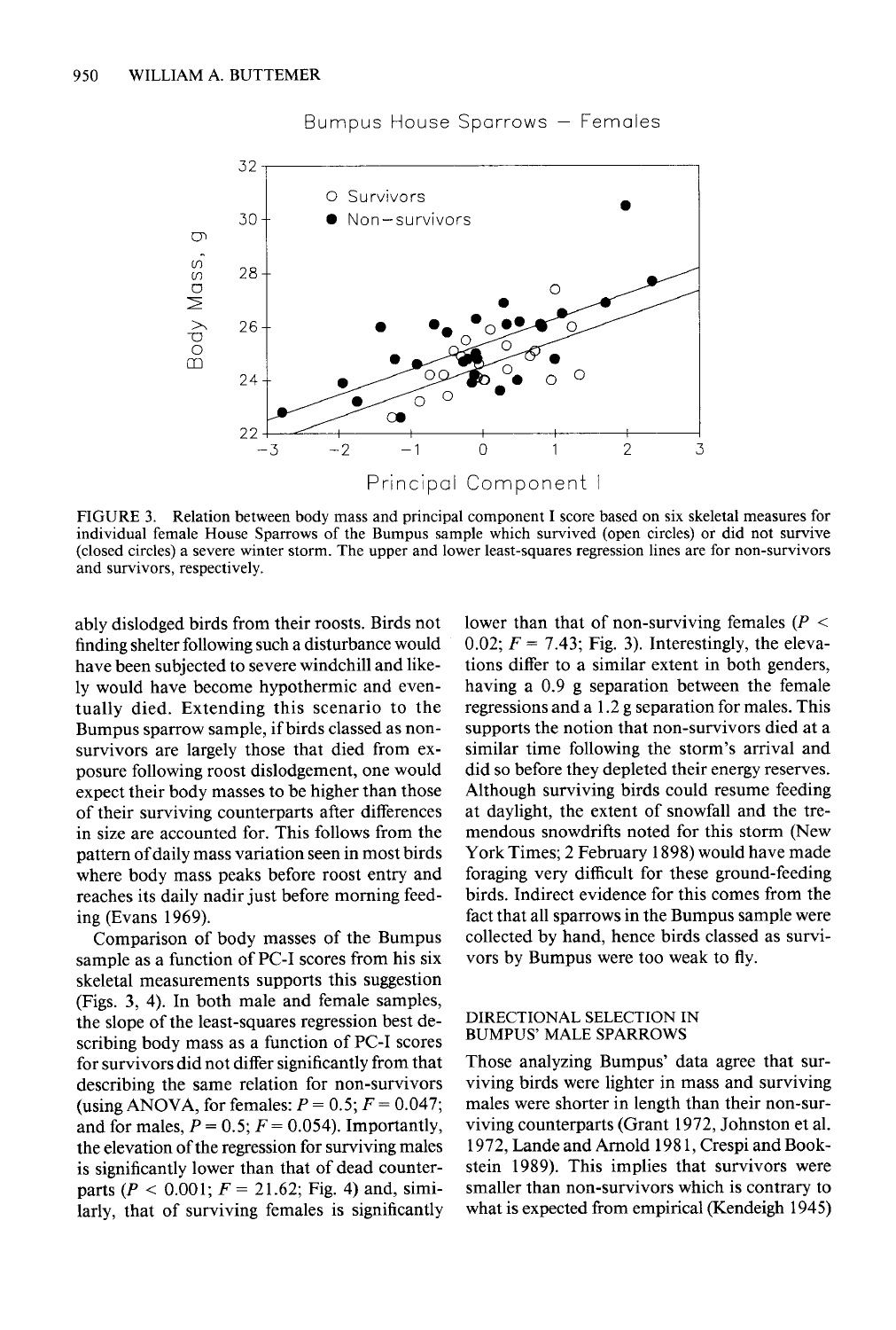

**Bumpus House Sparrows - Males** 

**FIGURE 4. Relation between body mass and principal component I score based on six skeletal measures for individual male House Sparrows of the Bumpus sample which survived (open circles) or did not survive (closed**  circles) a severe winter storm. The upper and lower least-squares regression lines are for non-survivors and **survivors, respectively.** 

**or theoretical (Calder 1974) considerations of size effects on fasting endurance. Before concluding that Bumpus' sample proves selection against large males, however, it is important to consider arguments against inferring size from this measures of mass and body length.** 

**Some have suggested that the body masses of Bumpus' sample are subject to bias as body mass will be affected by extent of energy depletion as well as overall size (Grant 1972, Johnston et al. 1972, Crespi and Bookstein 1989). Because those birds classed as survivors by Bumpus lived longer than the non-survivors, differences in mass may reflect disparate fasting periods and, consequently, differential depletion of body energy stores by the two groups. The latter explanation is consistent with the significantly greater overall size (based solely on PC analysis of skeletal measures) shown by the surviving males compared to their heavier, non-surviving, counterparts (Johnston et al. 1972). In addition, the common slope but significantly lower elevation of the regression describing body mass as a function of PC-I scores for surviving Bumpus males compared to non-surviving males (Fig. 4) accords fully with interpretations that differences in mass between survivors and non-survivors reflects mainly differences in extent of depletion of energy stores between these groups. The strong cor-** **relation between PC-I scores and body mass for Ann Arbor males collected soon after entering their winter roosts (Table 3) lends credence to the latter interpretation.** 

**The fact that surviving males were significantly shorter in total length, however, remains contrary to claims that male survivors were larger birds than non-survivors. Bumpus' measurements of alar and total length have been suggested to be systematically biased owing to**  differences in posture (Grant 1972), extent of rig**or mortis (Crespi and Bookstein 1989) between survivors and non-survivors, and size-independent differences in feather wear (Calhoun 1947). Although Bumpus (1899) does not provide sufficient information to evaluate these claims, body measurements involving feather components (wing chord and total body length) bore no relation to PC-I scores or fresh body mass, both indicators of overall size, in the Ann Arbor sample of male House Sparrows (Table 3).** 

**Taken together, the morphometric relations between PC-I and fresh body mass of the Ann Arbor male sparrows and the regression analysis of Bumpus' male sparrows (Fig. 4) strongly supports the conclusion of Johnston et al. (1972) that male birds classified as survivors by Bumpus were significantly larger than those males termed non-survivors.**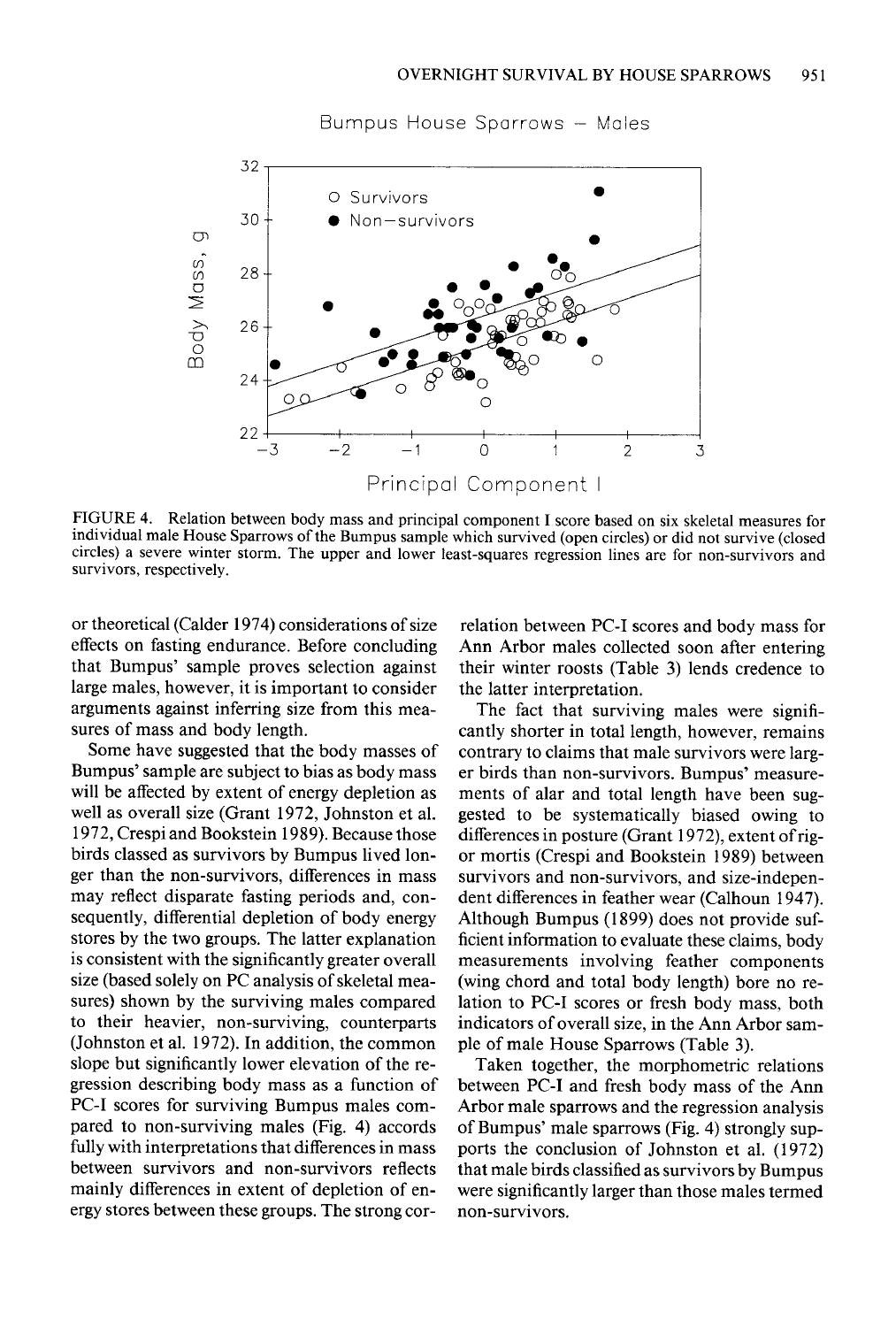#### **CENTRIPETAL SELECTION IN BUMPUS' FEMALE SPARROWS**

**The proportionately higher female mortality noted for the Bumpus sample has been interpreted to result from restricted access to food owing to females being generally subordinate to male House Sparrows (Grant 1972). If this argument were valid, one would expect females, on average, to have lower energy stores relative to male birds upon entering the roost. Such was not the case for the Ann Arbor House Sparrows; in fact, females have proportionately greater lipid reserves than their male counterparts (Table 1). The female Bumpus' sparrows differ further from males in showing normalizing rather than directional selection, resulting in average-sized females being favored (Grant 1972, Johnston et al. 1972). Selection against small females during winter storms follows logically from the known direct relation between size and fasting endurance (Kendeigh 1945) but selection against large females is more difficult to explain. Grant (1972) suggested that, because mass-specific metabolism is inversely related to body mass, larger females may have been unable to mobilize their energy stores rapidly enough. This argument, even if it were physiologically valid, is contraindicated by the fact that the larger male birds, based on PC analysis of Bumpus' sample, were not similarly affected. Furthermore, direct evidence shows that avian mortality following severe cold stress is inversely related to size (Lustick and Adams 1977).** 

**In summary, the energy relations of the Ann Arbor female sparrows cast doubt on food limitation being the proximate cause of stabilizing selection in Bumpus' female birds. Selection against small females is consistent with known advantages of large size during cold stress but selection against large size during winter storms is counterintuitive.** 

#### **ALTERNATE INTERPRETATIONS OF DIFFERENTIAL SURVIVAL BY BUMPUS' SPARROWS**

**The simplest explanation for the cause of fatality in Bumpus' nonsurvivors is that these birds were unable to cope with the cold stress attending the severe winter storm. The fact that these birds had higher average body masses than survivors of the same size (based on PC-I score of skeletal elements; Figs. 3,4) suggests that these birds died from hypothermia and not energy depletion.**  **Consequently, the pattern of selection shown by Bumpus' sample of House Sparrows is more likely due to differences in extent of exposure to the winter storm than by differences in feeding before its arrival. Such selection could result if there were size- and gender-ordered tendencies for dominance and that dominant birds were more likely to occupy better roost sites at the onset of the storm or, if forced from their roost by the storm, were better able to wrest alternate sites from their submissive counterparts. There are observations of subordinate birds being displaced from roost sites during inclement weather. For example, in rooks (Corvus frugilegus), dominant males select roost sites high in trees less prone to predation (Swingland 1977). However, these sites are more susceptible to radiant and convective heat losses and, when weather conditions worsen, these males move to more energetically-favorable sites, displacing subordinate birds (Swingland 1977).** 

**If such behavior occurs in wintering House Sparrows and results in dominant birds selecting better roost sites, then selection against subordinate birds is expected. To account for the pat**tern of selection shown by Bumpus (1899), how**ever, would require that dominance hierarchies have different size-orderings for each gender; i.e., large males, but not large females, on average, would be dominant, whereas, small females and small males, on average, would be subordinate. It seems logical that large males would dominate smaller birds, but implausible that the largest female House Sparrows would be less dominant than medium-sized ones.** 

**Is there a simpler explanation for the differential pattern of survival shown by Bumpus' females? The entire Bumpus sample consisted of 136 birds, 87 males and 49 females, which were brought to his lab following a severe storm of snow, rain, and sleet (Bumpus 1899). Of these birds, 59 of the males and 21 of the females revived but the remainder did not. There are two aspects of his sample which are at variance with my Ann Arbor sample. First, the higher proportionate fatality suffered by females compared to males in Bumpus' sample is hard to reconcile with the higher proportionate energy reserves (Table 1) and generally greater predicted fasting endurance (Fig. 2) shown by Ann Arbor females compared to males. Second, the nonequal gender representation in Bumpus' sample (36% female) compared to mine taken from a**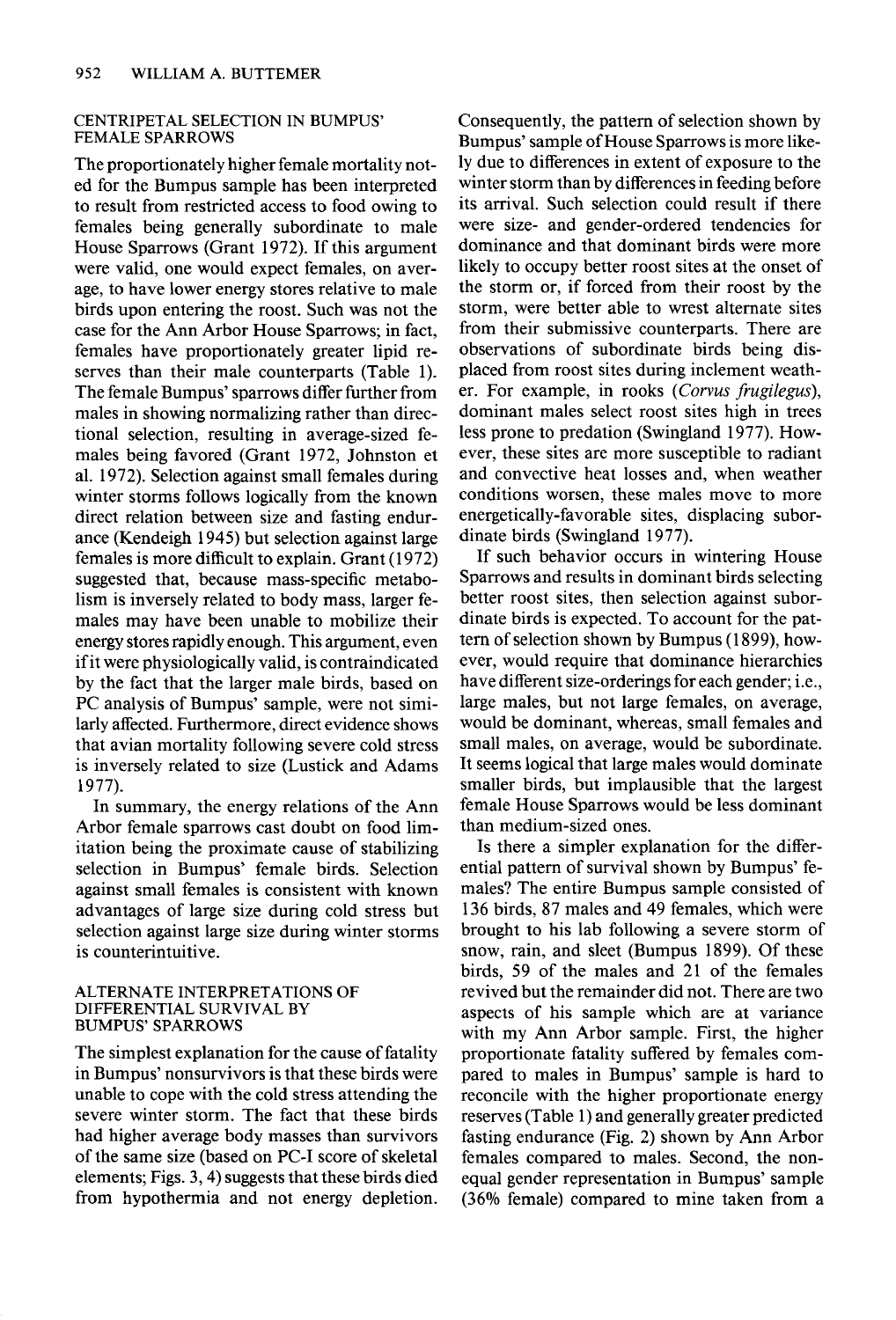**common roost (49% female) suggests strongly that his sample may be biased and thus not representative of the female population in Providence at the time. The issue of Bumpus' data having systematic bias has been raised by Lande and Arnold (1983) who noted that the manner by which Bumpus' birds were collected excluded any which had not fallen to the ground. Those birds least compromised energetically by the storm, consequently, are unlikely to be found in his sample. If the energy relations of the Ann Arbor winter sparrows reflect those of Bumpus' sparrows before the storm, it is very likely that females, particularly those with higher PC-I scores, were underrepresented in his sample. If this were so, the main cause of differential survival by Bumpus' House Sparrows would remain differential exposure to severe cold stress, but whether the pattern of selection shown by his collection operated on the population as a whole depends importantly on the extent to which survivors captured by hand represent those able to fly.** 

## **CONCLUDING COMMENTS AND SUGGESTIONS FOR FUTURE STUDIES**

**While competition for food during protracted periods of food scarcity is known to produce asymmetries in avian survivor types (Boag and Grant 1981, Price et al. 1984, Johnston and Fleischer 1981) episodic events, such as severe winter storms, may also impose differential selection. The patter of survivorship shown by Bumpus' sample of House Sparrows following such an event is often cited as an example of size- and gender-ordered natural selection operating on a free-living population. As stated above, however, Bumpus' sample may not represent truly most birds surviving the storm.** 

**The issue of whether Bumpus' data accurately reflects the selective forces of a severe winter storm on an avian population may never be resolved. What can be learned, instead, is recognition of what is needed to assure proper sampling of future storm-induced mortality in avian populations. Of critical importance is knowledge of size distribution among members within a population based on samples taken before or soon after a storm's occurrence. Birds should be collected near roosting or feeding areas using mist nets to avoid sampling bias. These data are essential to provide valid size comparators for in-**

**ference of differential selection from measurements of dead birds.** 

**In situations where differential selection is suspected, insight into the factors underlying this pattern could be gained using methods employed in the present study. For example, asymmetries in feeding ability could be inferred from morphometric relations of estimated fasting endurance for male and female birds collected soon after roosting. Similar analyses performed on birds collected at the same roosts just before dawn could be compared to these roost-entry relations to evaluate patterns of overnight energy expenditure among size-classes. By repeating such sampling over a range of climatic conditions, insight into the physiological bases of differential selection would be gained.** 

**It is possible, but less accurate, to estimate energy and size relations of birds without killing them. Fat content can be evaluated indirectly through measurements of total body water using tritium or deuterium (Johnson and Farrell 1988), bio-impedance analysis (Lukaski 1987), or through total body electrical conductivity (Walsberg 1988, Castro et al. 1990, Scott et al. 199 1). Measurements of size should be based on external measures which are temporally invariant (e.g., tarsus length) and which are known to correlate highly with PC-I scores derived from skeletal elements. Selecting appropriate external metrics requires prior analysis of skeletal and external morphometric relations (Freeman and Jackson 1990) for each species under study.** 

#### **ACKNOWLEDGMENTS**

**Marshall Yacoe helped capture the sparrows and Lee Astheimer assisted with the morphometric evaluations. Space and facilities for analyzing body composition were provided by Coby Schal and Don Caccamise at Rutgers University. I thank Lee Astheimer, Ray Huey, and Sievert Rohwer for thoughtful discussions on an earlier version of this manuscript and Tom Scanlon for bringing the Bumpus study to my attention.** 

## **LITERATURE CITED**

- **BOAG, P. T., AND P. R. GRANT. 198 1. Intense natural selection in a population of Darwin's Finches (Geospizinae) in the Gal6pagos. Science 214:82- 85.**
- **BOOKSTEIN, F.L. 1989. "Size and shape": a comment on semantics. Syst. Zool.**
- BROOKS, W. S. 1968. Comparative adaptations of the **Alaskan redpolls to the arctic environment. Wilson Bull. 80:253-280.**
- **BRYANT, E. H. 1986. On use of logarithms to accommodate scale. Syst. Zool. 35:552-559.**